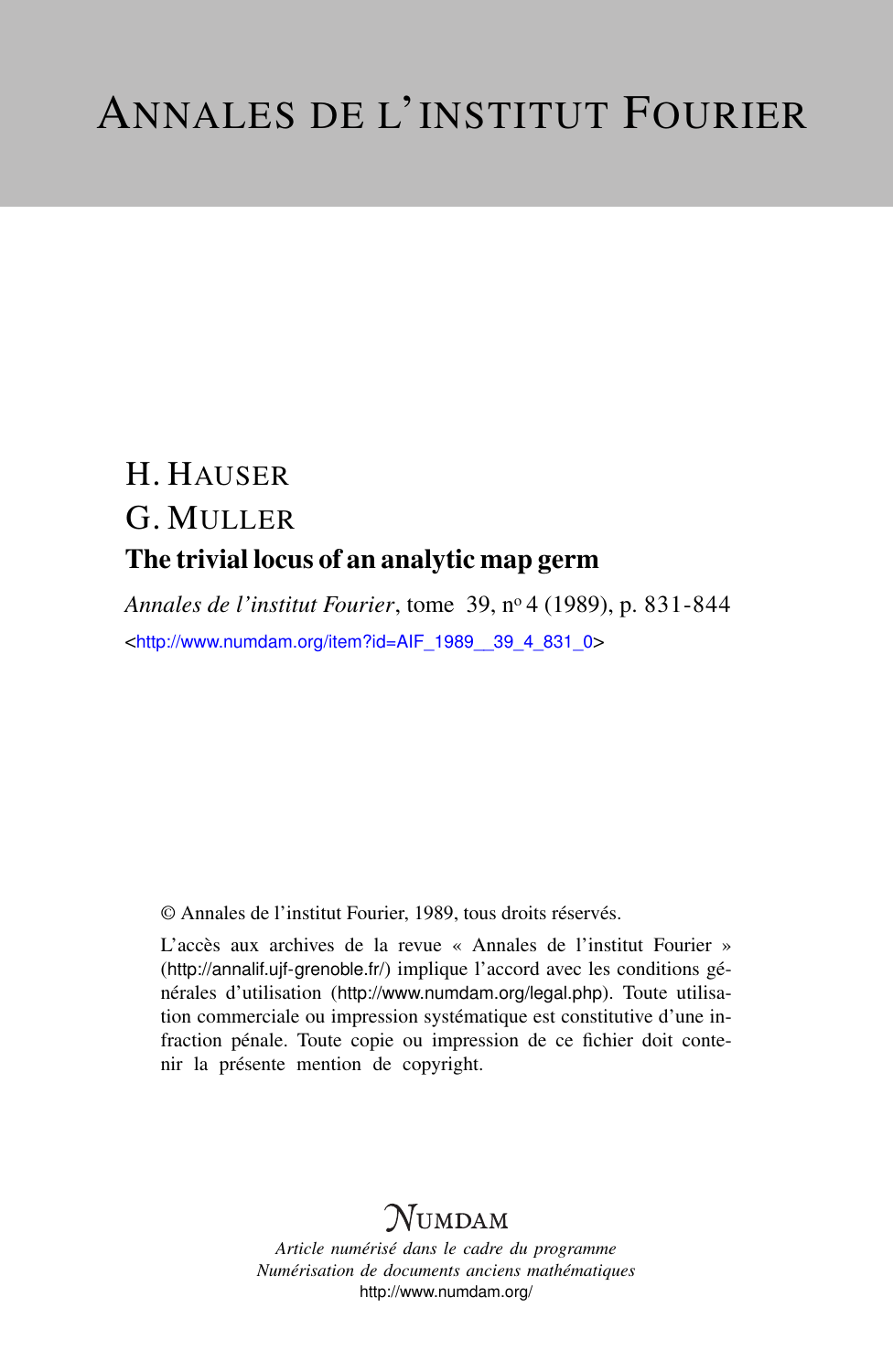Ann. Inst. Fourier, Grenoble **39,** 4 (1989), 831-844.

## **THE TRIVIAL LOCUS OF AN ANALYTIC MAP GERM**

## **by H. HAUSER and G. MULLER**

### **1. Statement of results.**

In this paper we shall prove :

THEOREM 1. – Let  $\pi: X \to S$  be a morphism of analytic space germs. *For*  $a \in X$  denote by  $X(a)$  the germ in a of the fiber of  $\pi$  through a. *There exist analytic space germs*  $Y \subset X$  *and*  $T \subset S$  *with the following properties :*

- (i) The germ of points  $a \in X$  for which  $X(a)$  is isomorphic to the *special fiber X(0) equals the reduction of Y (and is hence analytic).* The reduction of T is the image of the reduction of Y under  $\pi$ *(which is hence analytic).*
- (ii) The restriction of  $\pi$  to Y is a submersion  $\pi_v: Y \to T$ , *i.e.*, *its special fiber*  $Y(0)$  *is smooth and*  $Y \simeq Y(0) \times T$  *over T.*
- (iii) The special fiber  $X(0)$  of  $\pi$  is isomorphic to  $Y(0) \times Z$  for some *germ Z.*
- (iv) *For any cartesian square*

$$
X' \rightarrow X
$$
  

$$
\pi' \downarrow \qquad \downarrow \pi
$$
  

$$
S' \rightarrow S
$$

*the morphism*  $\pi'$  *is trivial (ie.,*  $X' \simeq X(0) \times S'$  *over S') if and only if the base change*  $S' \rightarrow S$  *factors through*  $T$ .

*Key-words :* Morphisms of analytic space germs - Cartesian products - Deformations. *A.M.S. Classification :* 14 - 32.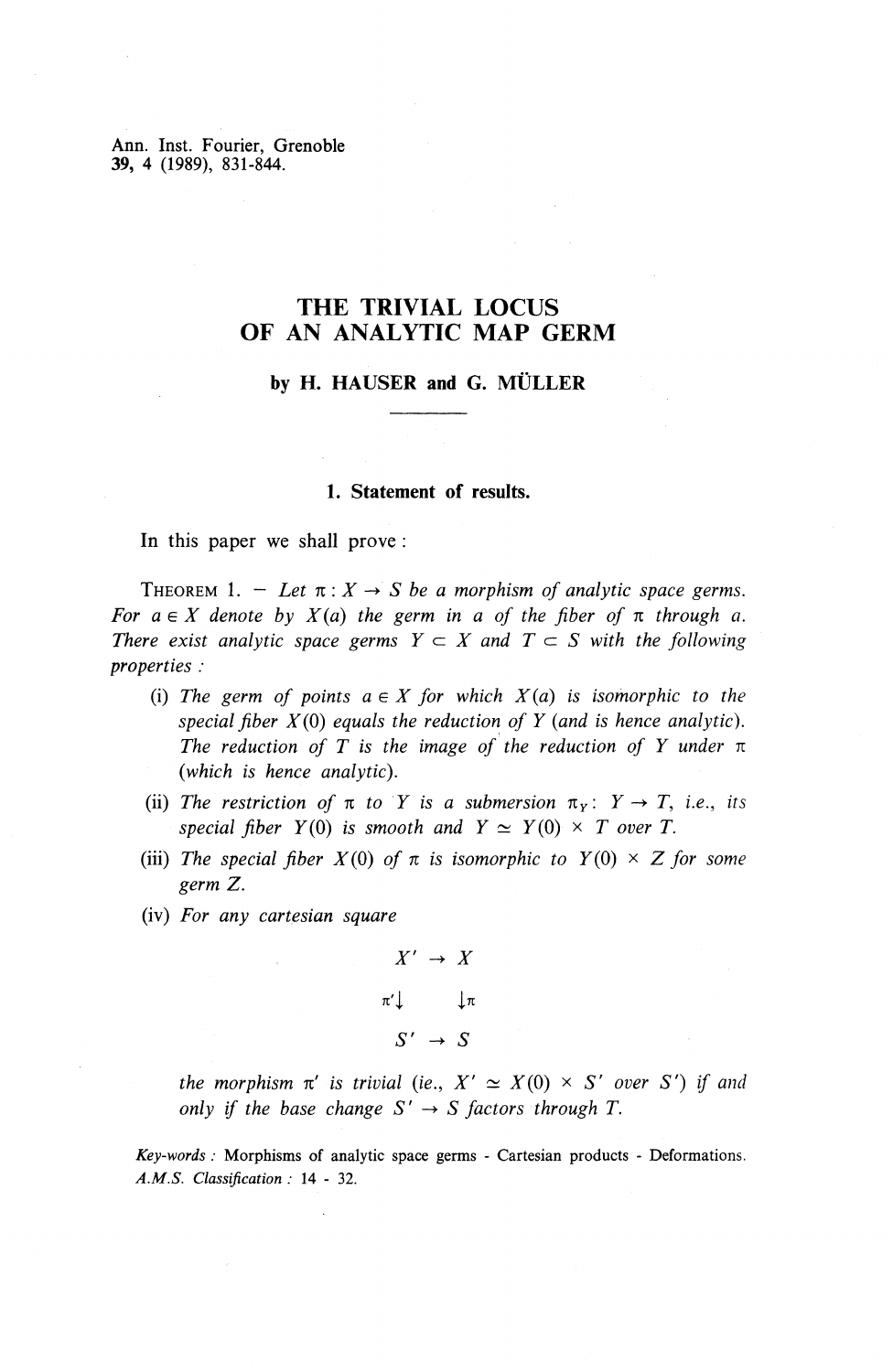We shall call *T* the *trivial locus* of  $\pi$ . By (iv) it is uniquely determined. Note that the germ *Y* is only determined up to isomorphism.

*Example.* – Let  $X_1, X_2 \subset (\mathbb{C}^4, 0)$  be defined by ideals  $I_1 = (x_1^2 - x_2^3, t_1),$   $I_2 = (x_1^2 - (x_2 + t_1^2) \cdot x_2^2, t_2)$  and let  $X = X_1 \cup X_2$  with ideal  $I = I_1 \cap I_2 = (x_1^2-(x_2+t_1^2)\cdot x_2^2, t_1t_2)$ . Furthermore let  $S \subset (\mathbb{C}^2, 0)$ be defined by  $t_1 t_2$ . The projection  $(\mathbb{C}^4,0) \rightarrow (\mathbb{C}^2,0)$  restricts to a morphism  $\pi$ :  $X \to S$ . The trivial locus of  $\pi$  is then defined in (C<sup>2</sup>,0) by  $(t_1^4, t_1t_2)$  (cf. the proof of Theorem 1).



;Let us state some consequences and special cases of the Theorem.

COROLLARY 1 (Ephraim,  $[E, Thm. 0.2]$ ). - Let X be an analytic space germ. For  $a \in X$  denote by  $X(a)$  the germ in a of X. Then the *germ Y of points*  $a \in X$  *with*  $X(a) \simeq X$  *is a smooth analytic germ and*  $X \simeq Y \times Z$  for some germ Z (case  $S = 0$  in the Theorem).

COROLLARY 2 (Economy of the semi-universal deformation, Teissier,  $[T, Thm. 4.8.4]$ . - Let  $X(0)$  be an isolated singularity with semi*universal deformation*  $\pi$ :  $X \rightarrow S$ . Then no fiber  $X(a)$  is isomorphic to the *.special fiber X(0).*

Indeed, the trivial deformation  $X(0) \times T \rightarrow T$  can be obtained from  $\pi$  by the base changes  $T \subset S$  and  $T \to 0 \subset S$ . The uniqueness of the derivative of the base change gives  $T = 0$ . Since  $X(0)$  is an isolated singularity this implies  $Y = 0$ .

COROLLARY 3. – Let  $\pi : \mathcal{X} \to \mathcal{S}$  be a morphism of analytic spaces. *For*  $a \in \mathcal{X}$  *denote by*  $\mathcal{X}(a)$  *the germ in a of the fiber of*  $\pi$  *through a.*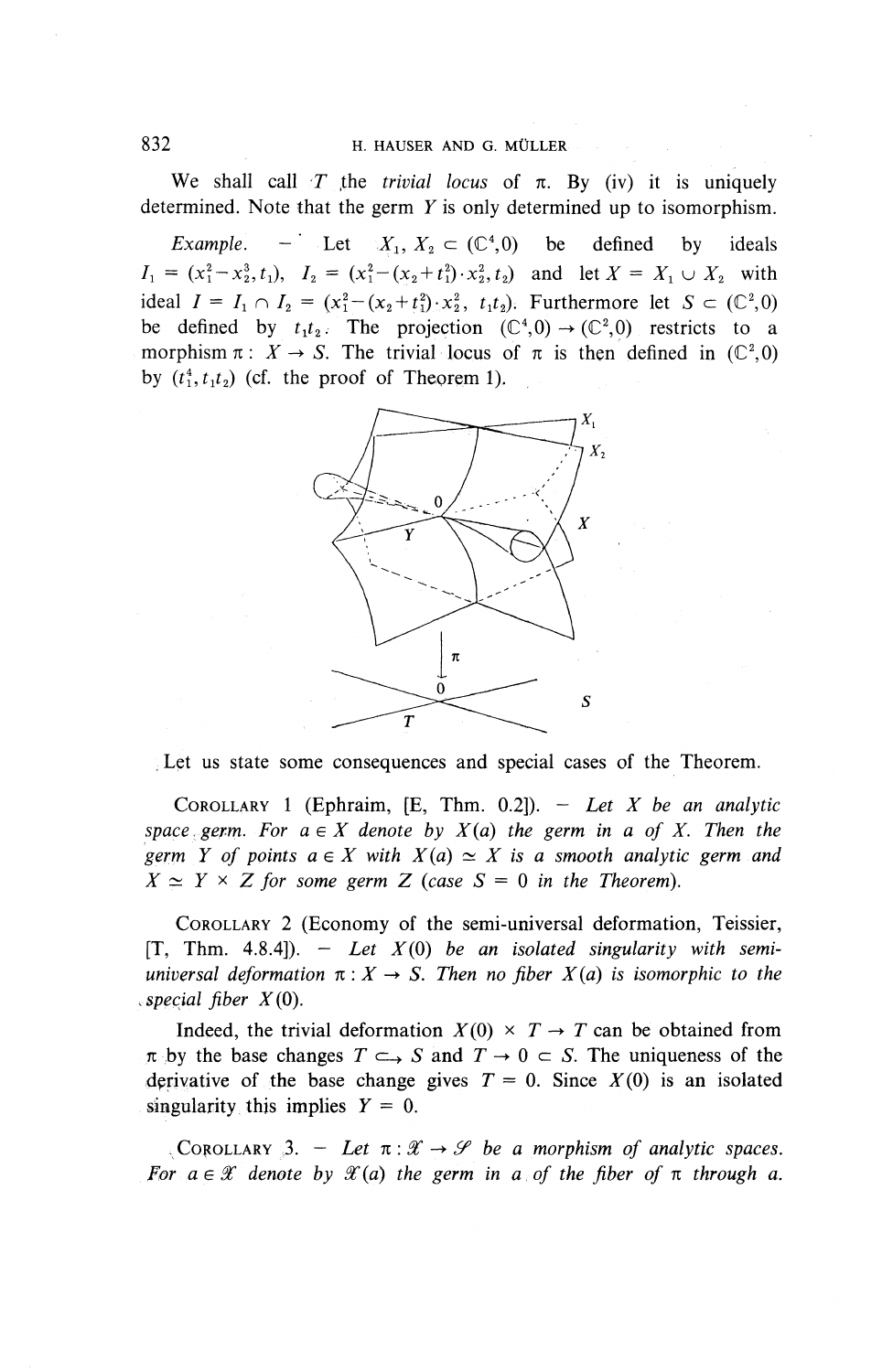*Then*  $\mathscr{X}(a) \simeq \mathscr{X}(b)$  defines an equivalence relation on  $\mathscr{X}$  whose equivalence *classes are locally closed analytic subsets of X.* 

*Remark.* – For flat morphisms  $\pi : X \to S$  the existence of a germ  $T \subset S$  with the universal property (iv) of Theorem 1 was also proven by Greuel and Karras [GrK, Lemma 1.4] in case  $X(0)$  is an isolated singularity and by Flenner and Kosarew [F1K, Cor.r 0.2] for  $X(0)$ arbitrary.

Theorem 1 will be derived from :

THEOREM 2. – Let  $\pi: X \to S$  be a morphism of analytic space germs *with section*  $\sigma : S \to X$ . For  $t \in S$  denote by  $X_t = X(\sigma(t))$  the germ in  $\sigma(t)$  of the fiber of  $\pi$  over t. There is a unique analytic space germ  $T \subset S$  with the following properties :

- (i) The germ of points  $t \in S$  for which  $X_t$  is isomorphic to the special *fiber*  $X_0$  equals the reduction of T (and is hence analytic).
- (ii) *For any cartesian square*

$$
X' \rightarrow X
$$
  

$$
\pi' \downarrow \qquad \downarrow \pi
$$
  

$$
S' \rightarrow S \rightarrow
$$

*with induced section*  $\sigma' : S' \to X'$  *of*  $\pi'$  *the morphism*  $\pi'$  *can be trivialized by an isomorphism*  $X' \simeq X_0 \times S'$  *mapping*  $\sigma'(S')$  *onto*  $0 \times S'$  *if and only if the base change*  $S' \rightarrow S$  *factors through T*.

We shall call *T* the *trivial locus of the pair*  $(\pi, \sigma)$ .

*Example. —* In the example following Theorem 1 the embedding  $(C^2,0) \hookrightarrow 0 \times (C^2,0) \subset (C^4,0)$  restricts to a section  $\sigma : S \to X$  of  $\pi: X \to S$ . The trivial locus of  $(\pi, \sigma)$  is then defined in  $(\mathbb{C}^2, 0)$  by  $(t_1^2,t_1t_2).$ 

COROLLARY 4.  $-$  Let  $\pi: X \to T$  be a morphism with section and *assume that T is reduced. If all fibers*  $X_t$  *are isomorphic to the special fiber*  $X_0$  *then*  $\pi$  *is trivial.* 

*Remarks. —* (a) Corollary 4 can be interpreted as follows: The fibers of  $\pi$  form a local analytic family  $\{X_t\}_{t \in \mathcal{T}}$  of analytic space germs. By assumption there is for every  $t \in T$  an isomorphism  $\phi_t$ :  $X_t \simeq X_0$ .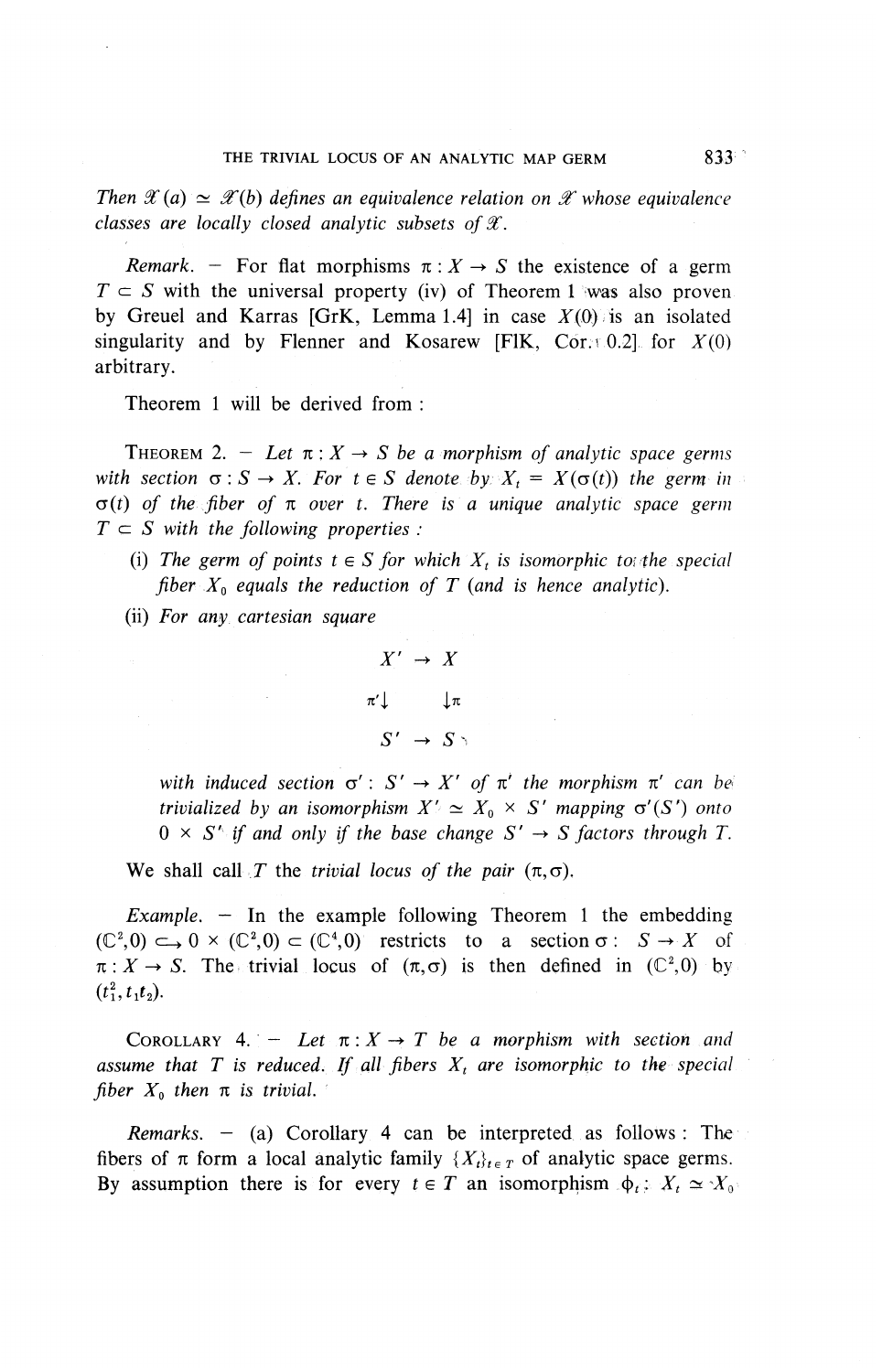which, of course, is far from being unique. For bad choices  $\phi$ , won't be even continuous in *t.* But also if there were some canonical choice for  $\phi$ , it is a priori not at all clear that this  $\phi$ , will be analytic in t. Corollary 4 asserts that one can always choose a family  $\{\phi_i\}_{i \in \mathcal{I}}$  which is analytic in *t.*

(b) Our proof will show that the assertions of Theorems 1 and 2 (except parts (i)) hold true for algebroid spaces (defined by formal power series) in place of analytic space germs. The algebroid counterpart of Corollary 4 was proven by Seidenberg [Se, Thm. 3] in the special case *T* smooth.

(c) Also, our proof will show that if the given data are algebraic then the trivial locus in Theorem 1 as well as in Theorem 2 is algebraic.

(d) The statement in Corollary 4 is a local analogon of a result of Fischer and Grauert [FiG, Satz] and Schuster [Sc, Satz 4.9]: Let  $\pi : \mathcal{X} \to \mathcal{C}$  be a proper flat morphism of analytic spaces and assume that  $\delta$  is reduced. If the fibers of  $\pi$  are pairwise (globally) isomorphic then  $\pi$  is trivial locally around any point of  $\mathscr{E}$ .

(e) Proposition 1 of [GaH] is an incorrect quotation of Ephraim's result stated as Corollary 1 above and anticipates the assertion of Corollary 4. **We** thank G.-M. Greuel for pointing out this error and for stimulating us to prove the present result. Also we are indebted to H. Flenner for valuable suggestions concerning the proof of Theorem 1 (iv).

## **2. Infinitesimal neighbourhoods and isomorphisms of analytic space germs.**

Let us recall the following Approximation Theorem :

THEOREM 3 (Artin [A, Thm. 6.1] in the polynomial case, Pfister, Popescu [PfPo, Thm. 2.5] and Wavrik [W, Thm. 1] in the general case).  $-$ *For given*  $\ell \in \mathbb{N}$  *and convergent*  $f \in \mathbb{C}\{x,y\}^p$  there exists  $k \in \mathbb{N}$  such that : *If*  $\bar{y}(x) \in \mathbb{C}[[x]]^m$  with  $\bar{y}(0) = 0$  is a formal solution of  $f(x, y) = 0$  up to *order k :*

$$
f(x,\bar{y}(x)) \equiv 0 \mod (x)^{k+1},
$$

*then there exists a convergent solution*  $y(x) \in \mathbb{C}\{x\}^m$  approximating  $\bar{y}(x)$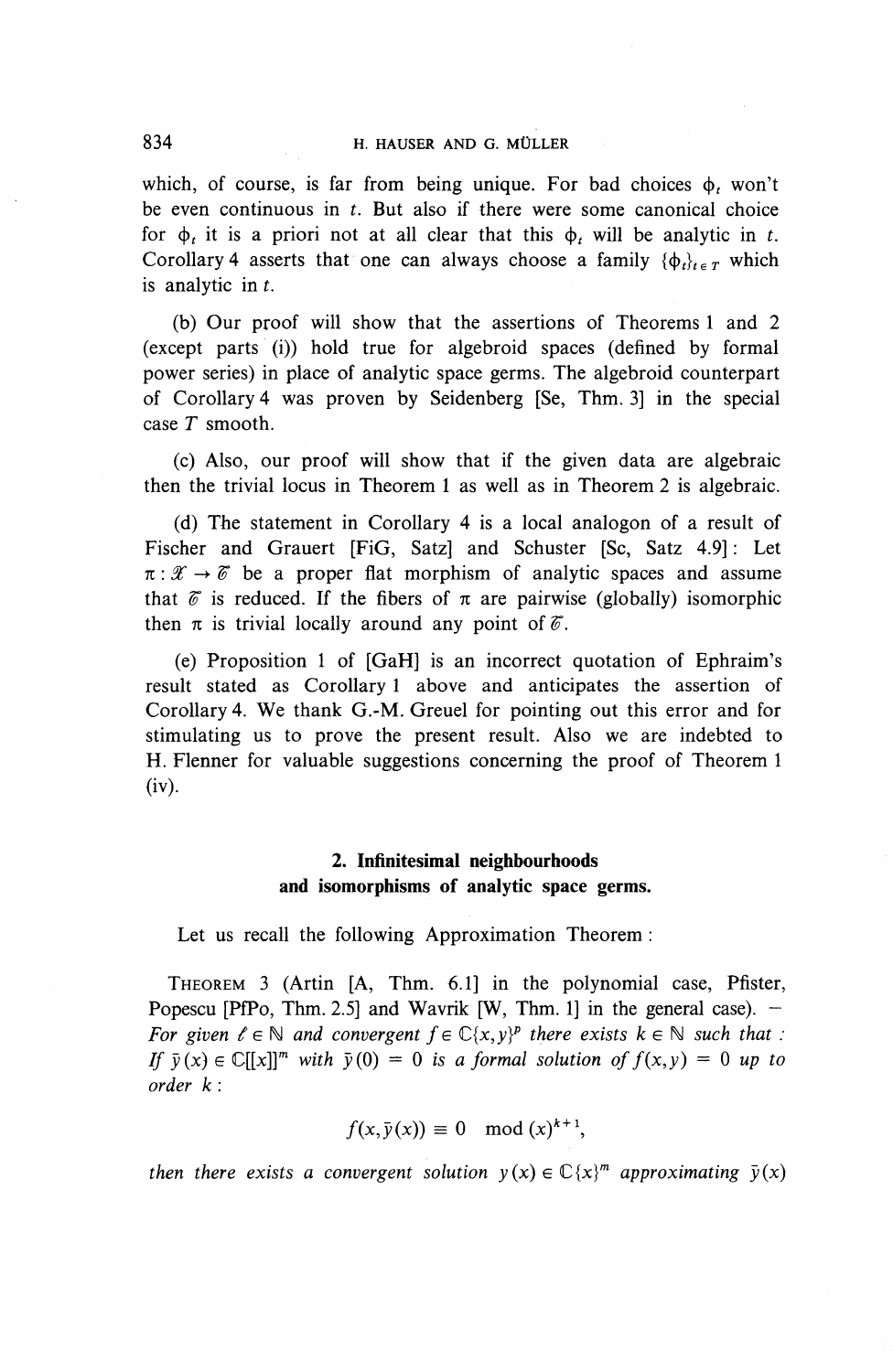$up$  *to order*  $\ell$  *:* 

$$
f(x, y(x)) = 0
$$
  

$$
y(x) \equiv \bar{y}(x) \mod (x)^{t+1}.
$$

*Remarks.* – (a) If  $f \in \mathbb{C}[x, y]^p$  is polynomial then the integer k can be chosen to depend only on  $\ell$ , the numbers *n* and *m* of *x*- and y-variables, and the degree of  $f$ , [A, Thm. 6.1]. We do not know whether in the general case there is an integer  $k$  only depending on  $\ell$ , n, m, and some numerical invariants of  $f$ .

(b) If  $f \in \mathbb{C}[[x, y]]^p$  is formal then the analogous statement holds yielding a formal solution  $y(x) \in \mathbb{C}[[x]]^m$ , [PfPo, Thm. 2.5], [W, Thm. I<sub>n</sub>].

Theorem 3 will allow us to reduce the problem of checking isomorphy of space germs to the comparison of infinitesimal neighbourhoods of their special points and thus to the comparison of finite dimensional C-algebras. This can also be applied to the case of relative space germs  $X \to T$ : Let X be an analytic space germ with local ring  $\mathcal{O}_X$  and  $Z \subset X$  a germ with ideal  $I_Z \subset \mathcal{O}_X$ . For  $k \in \mathbb{N}$  denote by  $Z_X^{(k)}$ the  $k$ -th infinitesimal neighbourhood of  $Z$  in  $X$  with local ring  $\mathcal{O}_X/I_Z^{k+1}$ . If Z is the special point 0 of X we write  $Z_X^{(k)} = 0_X^{(k)}$ . For a morphism  $\pi: X \to T$  with section  $\sigma: T \to X$  we shall identify *T* with  $\sigma(T) \subset X$  and then write  $T_X^{(k)}$  instead of  $\sigma(T)_X^{(k)}$ . The composition  $\sigma^{(k)} : T \to \sigma(T) \subset T_X^{(k)}$  gives a section of the restriction  $\pi^{(k)} : T_X^{(k)} \to T$ *of K.*

THEOREM 4. – Let  $\pi: X \to T$  and  $\tau: Y \to T$  be morphisms with *sections*  $\sigma: T \to X$  *and*  $\rho: T \to Y$ *. Then* X *and* Y *are isomorphic over T* and the sections  $\sigma$ ,  $\rho$  *if and only if for all*  $k \in \mathbb{N}$  the *infinitesimal neighbourhoods*  $T_X^{(k)}$  and  $T_Y^{(k)}$  are isomorphic over T and the sections  $\sigma^{(k)}$ ,  $p^{(k)}$ . (Here, isomorphic over T and  $\sigma$ , p means that there is an isomorphism  $X \simeq Y$  over T mapping  $\sigma(T)$  onto  $\rho(T)$ .)

In particular, two absolute analytic space germs *X* and *Y* are isomorphic if and only if for all k the fat points  $0^{(k)}_x$  and  $0^{(k)}_y$  are isomorphic.

*Remark. —* The following version of Theorem 4 seems, at first view, to be stronger but is actually equivalent: For given  $\pi$ ,  $\tau$ ,  $\sigma$ ,  $\rho$  there is  $k \in \mathbb{N}$  such that X and Y are isomorphic over T and  $\sigma$ ,  $\rho$  if and only if  $T_X^{(k)}$  and  $T_Y^{(k)}$  are isomorphic over *T* and  $\sigma^{(k)}$ ,  $\rho^{(k)}$ . As the proof will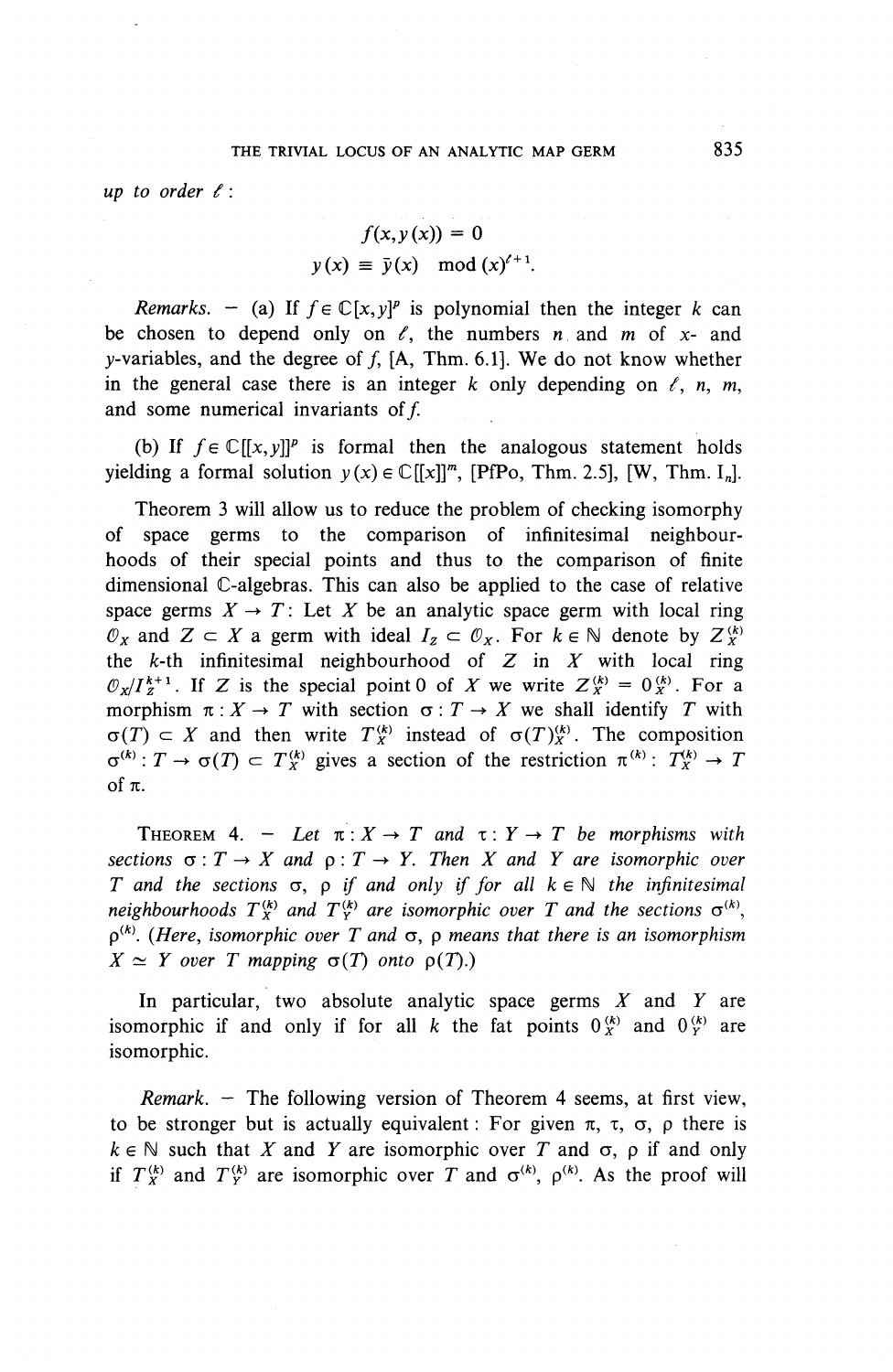show the integer *k* is obtained by an application of Theorem 3. Hence this second version would be useful if we could explicitly calculate *k* from the given data (cf. remark (a) after Theorem 3).

*Proof of Theorem* 4. - Choose embeddings  $X, Y \subset (\mathbb{C}^n,0) \times T$  over T, [Fi, 0.35]. Composing with an automorphism of  $(\mathbb{C}^n,0) \times T$  we can assume  $\sigma(T) = 0 \times T = \rho(T)$ . Choose an embedding  $T \subset (\mathbb{C}^m, 0)$  and let  $(x,t)$  be coordinates on  $(\mathbb{C}^{n+m},0)$ . Moreover choose map germs  $G, H$ :  $(\mathbb{C}^{n+m},0) \to (\mathbb{C}^p,0)$  such that G defines X in  $(\mathbb{C}^n,0) \times T$  by  $X = G^{-1}(0) \cap ((\mathbb{C}^n,0) \times T)$ , and analogously for Y and H.  $X = G^{-1}(0) \cap ((\mathbb{C}^n,0) \times T)$ , and analogously for *Y* and *H*.

One implication in Theorem 4 being obvious, let us suppose that  $\psi_k: T_X^{(k)} \simeq T_Y^{(k)}$  is an isomorphism over *T* and the sections. By an argument similar to [D, Prop. 1.2]  $\psi_k$  can be extended to an automorphism  $\phi_k$  of  $(\mathbb{C}^{n+m},0)$  over  $(\mathbb{C}^m,0)$  and the sections. Write  $\phi_k(x,t) = (y_k(x,t),t)$ with some  $y_k \in \mathcal{O}_{n+m}^n$ . Since  $\phi_k$  maps  $T_X^{(k)}$  onto  $T_Y^{(k)}$  there is a  $p \times p$ -matrix  $U_k(x,t)$  with entries in  $\mathcal{O}_{n+m}$  such that

$$
H(y_k(x,t),t) \equiv U_k(x,t) \cdot G(x,t) \mod (x)^{k+1} + I_{(C^n,0) \times T}.
$$

By a standard trick (cf. [M, 2.3])  $U_k(x,t)$  can be chosen to be invertible:  $U_k(x,t) \in GL_p(\mathcal{O}_{n+m})$ . Since  $\phi_k$  maps  $0 \times (\mathbb{C}^m,0)$  onto itself there is  $V_k(x,t) \in GL_n(\mathcal{O}_{n+m})$  such that

$$
y_k(x,t) = V_k(x,t) \cdot x.
$$

If k was sufficiently large Theorem 3 with  $\ell = 1$  yields  $y(x,t) \in \mathbb{O}_{n+m}^n$ and matrices  $U(x,t) \in GL_p(\mathcal{O}_{n+m}), V(x,t) \in GL_n(\mathcal{O}_{n+m})$  such that

$$
H(y(x,t),t) \equiv U(x,t) \cdot G(x,t) \mod I_{(C^n,0) \times T}
$$

$$
y(x,t) = V(x,t) \cdot x.
$$

Then  $\phi$ :  $(\mathbb{C}^{n+m},0) \to (\mathbb{C}^{n+m},0)$  given by  $\phi(x,t) = (y(x,t),t)$  is an automorphism of  $(\mathbb{C}^{n+m},0)$  over  $(\mathbb{C}^m,0)$  and the sections. Its restriction to *X* is an isomorphism  $X \simeq Y$  over *T* and the sections. This concludes the proof.

In the sequel we shall need a more explicit version of Theorem 4. Suppose that we are in the situation established at the beginning of the preceding proof. Define maps  $\gamma$ ,  $\eta$  :  $(\mathbb{C}^m, 0) \to \mathbb{O}_n^p$  by  $\gamma(t)(x)$  $= G(x,t)$  and  $\eta(t)(x) = H(x,t)$ . Composition with the natural map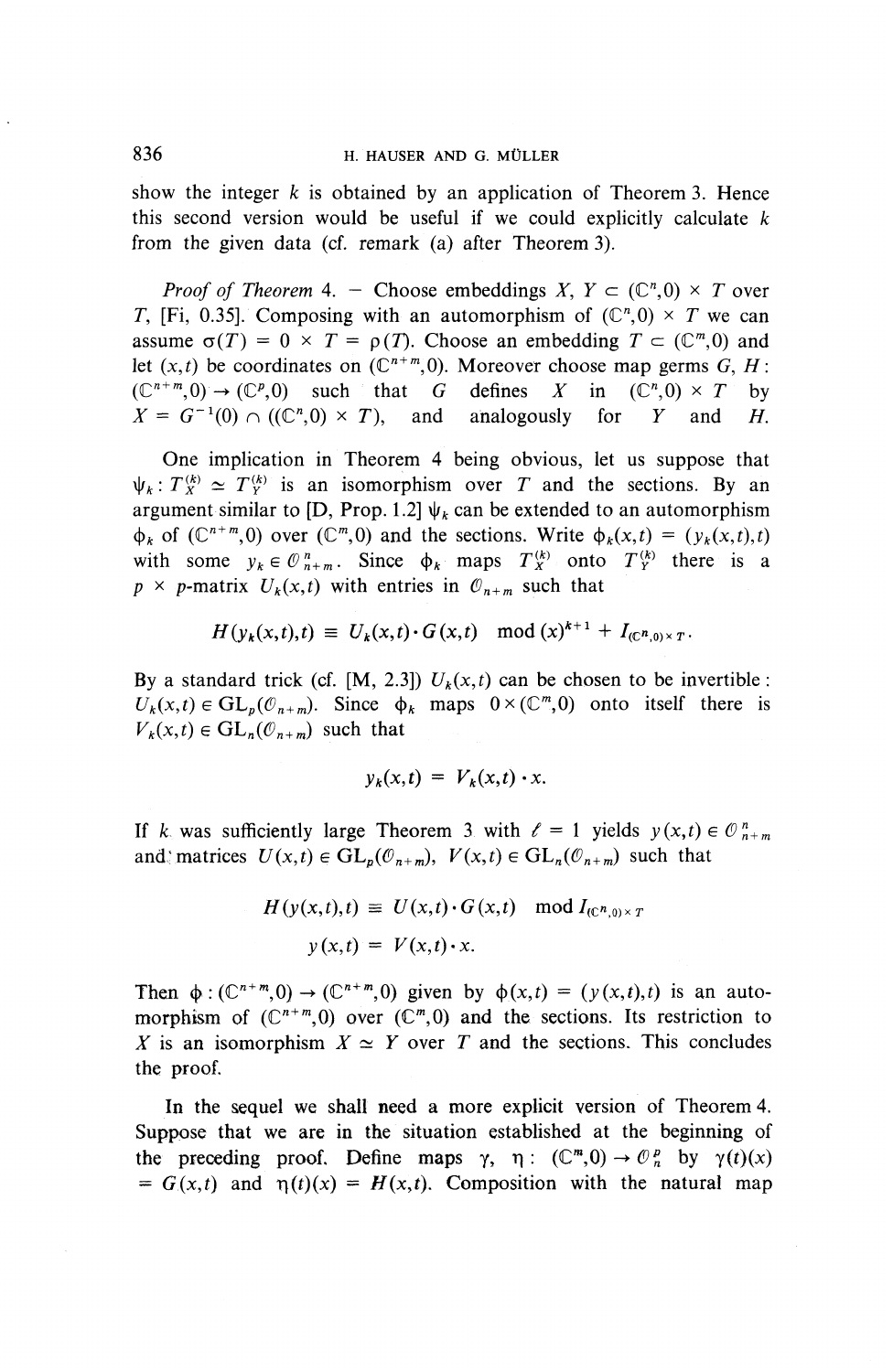$\mathcal{O}_n^p \to (\mathcal{O}_n/m_n^{k+1})^p = \mathbb{V}_k$  gives analytic map germs

 $\gamma_k: (\mathbb{C}^m,0) \to (\mathbb{V}_k,g_k)$  and  $\eta_k: (\mathbb{C}^m,0) \mapsto (\mathbb{V}_k,h_k).$ 

Now consider the semi-direct product

$$
\mathbb{K}_k = \mathrm{GL}_p(A_k) \times \mathrm{Aut} \left( \mathbf{0}_{\mathbb{C}^{n}(0,0)}^{(k)} \right)
$$

where  $A_k = \mathcal{O}_n/m_h^{k+1}$  is the local ring of  $O^{(k)}_{(C^n,0)}$ . This is an algebraic group acting rationally on the finite dimensional vector space  $\mathbb{V}_k$ . Finally set  $K_k = (K_k, 1)$ , the germ of  $K_k$  in 1.

COROLLARY 5. - *The space germs X and Y are isomorphic over T* and the sections if and only if for all  $k \in \mathbb{N}$  there is a morphism of space germs  $\Phi_k : T \to K_k$  such that the diagram

$$
T \xrightarrow{\left(\Phi_k, \gamma_k | T\right)} \xrightarrow{\chi_k} \xleftarrow{\left(\mathbb{V}_k, g_k\right)} \mathbb{I}
$$

*commutes. Here the vertical arrow is induced by the action of*  $K_k$  on  $V_k$ .

*Proof.* - Every analytic map germ  $B: (\mathbb{C}^{n+m}, 0) \to \mathbb{C}$  induces a map germ  $\beta$ :  $(\mathbb{C}^m, 0) \to \mathcal{O}_n$  by  $\beta(t)(x) = B(x,t)$ , hence an analytic map germ germ  $\beta$ :  $(\mathbb{C}^m, 0) \to \mathcal{O}_n$  by  $\beta(t)(x) = B(x,t)$ , hence an analytic map germ  $\beta_k$ :  $(\mathbb{C}^m, 0) \to \mathcal{O}_n/m_k^{k+1} = A_k$ . Conversely, every analytic map germ  $(\mathbb{C}^m, 0) \to A_k$  is obtained in this way. A given *B* is contained in  $(x)^{k+1}$  + I<sub>(C<sup>n</sup>,0)x<sub>T</sub></sub> if and only if the coefficients of  $\beta_k$  (considered as a polynomial in x) are contained in  $I_T$ , i.e.,  $\beta_k/T = 0$ . Using these observations, similar arguments as in the proof of Theorem 4 yield the assertion.

### **3. Proof of Theorem 2.**

We need a simple result on algebraic group actions:

**PROPOSITION 1.**  $-$  *Let*  $\mathbb{V}$  *be a finite dimensional complex vector space with germ*  $V = (\mathbb{V}, v)$  *in a fixed point v,*  $G \subset GL(\mathbb{V})$  *an algebraic subgroup with germ*  $G = (G,1)$ . Let  $\gamma : S \rightarrow V$  be a morphism of analytic *space germs.*

(i) The orbit  $G \cdot v$  is a smooth algebraic subvariety of  $V$ . Let  $G \cdot v$  be *its germ in v and*  $T = \gamma^{-1}(G \cdot v) \subset S$  *the inverse image (with possibly non-reduced structure).*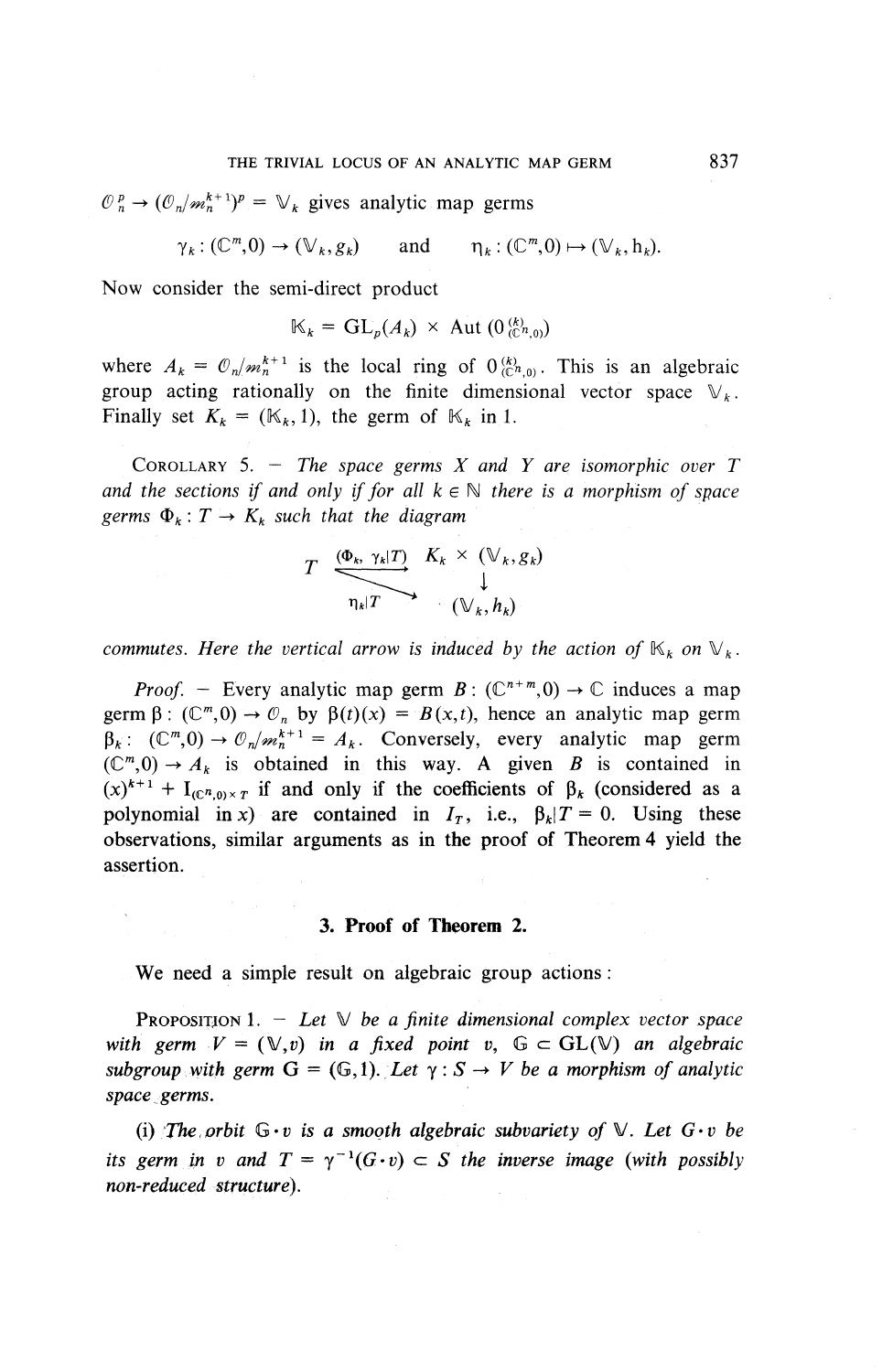(ii) There is a morphism  $\Phi: T \to G$  such that the diagram



*commutes. Here the vertical arrow denotes the orbit map.*

*Proof.* - Consider the homogeneous manifold  $\mathbb{G}/\mathbb{G}_v$  where  $\mathbb{G}_v$ denotes the stabilizer of *v* in G, [V, Thm. 2.9.4]. By [H, 8.3] the orbit  $G \cdot v$  is a smooth locally closed algebraic subvariety of  $V$ . The orbit map  $\mathbb{G}/\mathbb{G}_v \to \mathbb{G}\cdot v$  is an isomorphism of analytic manifols, [V, Thm. 2.9.7]. By [V, Thm. 2.9.5] there is a germ of an analytic section  $(\mathbb{G}/\mathbb{G}_v, 1 \cdot \mathbb{G}_v) \rightarrow (\mathbb{G}, 1) = G$ . Composition with  $T \xrightarrow{\gamma|T} G \cdot v = (\mathbb{G} \cdot v, v) \simeq$  $(\mathbb{G}/\mathbb{G}_n, 1 \cdot \mathbb{G}_n)$  yields the desired morphism  $T \to G$ .

Let us now turn to the situation of Theorem 2. First observe that the uniqueness of *T* is clear by the universal property. As in the proof of Theorem 4 we choose embeddings  $X \subset (\mathbb{C}^n,0) \times S$  over *S* with  $\sigma(S) = 0 \times S$  and  $S \subset (\mathbb{C}^m, 0)$ . Choose  $G: (\mathbb{C}^{n+m}, 0) \to (\mathbb{C}^p, 0)$  such that *G* defines *X* in  $(\mathbb{C}^n, 0) \times S$  by  $X = G^{-1}(0) \cap ((\mathbb{C}^n, 0) \times S)$ . Consider the map germ  $\gamma$  :  $(\mathbb{C}^m,0) \to (\mathbb{O}_n^p,g)$  given by  $\gamma(t)(x) = G(x,t)$ . Composition with the natural map from  $\mathcal{O}_n^p$  to  $\mathcal{V}_k = (\mathcal{O}_n/m_h^{k+1})^p$  gives a morphism of space germs  $\gamma_k: (\mathbb{C}^m, 0) \to (\mathbb{V}_k, g_k) = V_k$ . Consider again  $A_k =$ of space germs  $\gamma_k : (\mathbb{C}^m,0) \to (\mathbb{V}_k, g_k) = V_k$ . Consider again  $A_k = \mathcal{O}_n/m_h^{k+1}$  and  $\mathbb{K}_k = GL_p(A_k) \rtimes \text{Aut } (0^{(k)}_{(\mathbb{C}^n,0)})$  acting on  $\mathbb{V}_k$ . Set  $K_k = (\mathbb{K}_k, 1)$ .

We now define a sequence  $T_k$  of space germs in S by  $T_k = \gamma_k^{-1}(K_k \cdot g_k) \cap S$ . Obviously  $T_{k+1} \subset T_k$ . As  $\mathcal{O}_S$  is Noetherian the sequence becomes stationary, say  $T_k = T$  for  $k \gg 0$ . We shall show that *T* has the properties stated in Theorem 2. Let *T°* denote the germ of points  $t \in S$  with  $X_t \simeq X_0$ . For  $t \in S$  the fiber  $X_t$  is defined in (C<sup>n</sup>,0) by  $\gamma(t)$ . Hence by Corollary 5 applied to the absolute space germs  $X_t$ and  $X_0$  we have  $T^0 \subset \text{red } T_k$  for all k, hence  $T^0 \subset \text{red } T$ . Consider the cartesian square

$$
\begin{array}{ccc}\nX' & \to & X \\
\downarrow \pi' & & \downarrow \pi \\
T & \to & S\n\end{array}
$$

and let  $\sigma'$ :  $T \rightarrow X'$  be the induced section of  $\pi'$ . By Proposition 1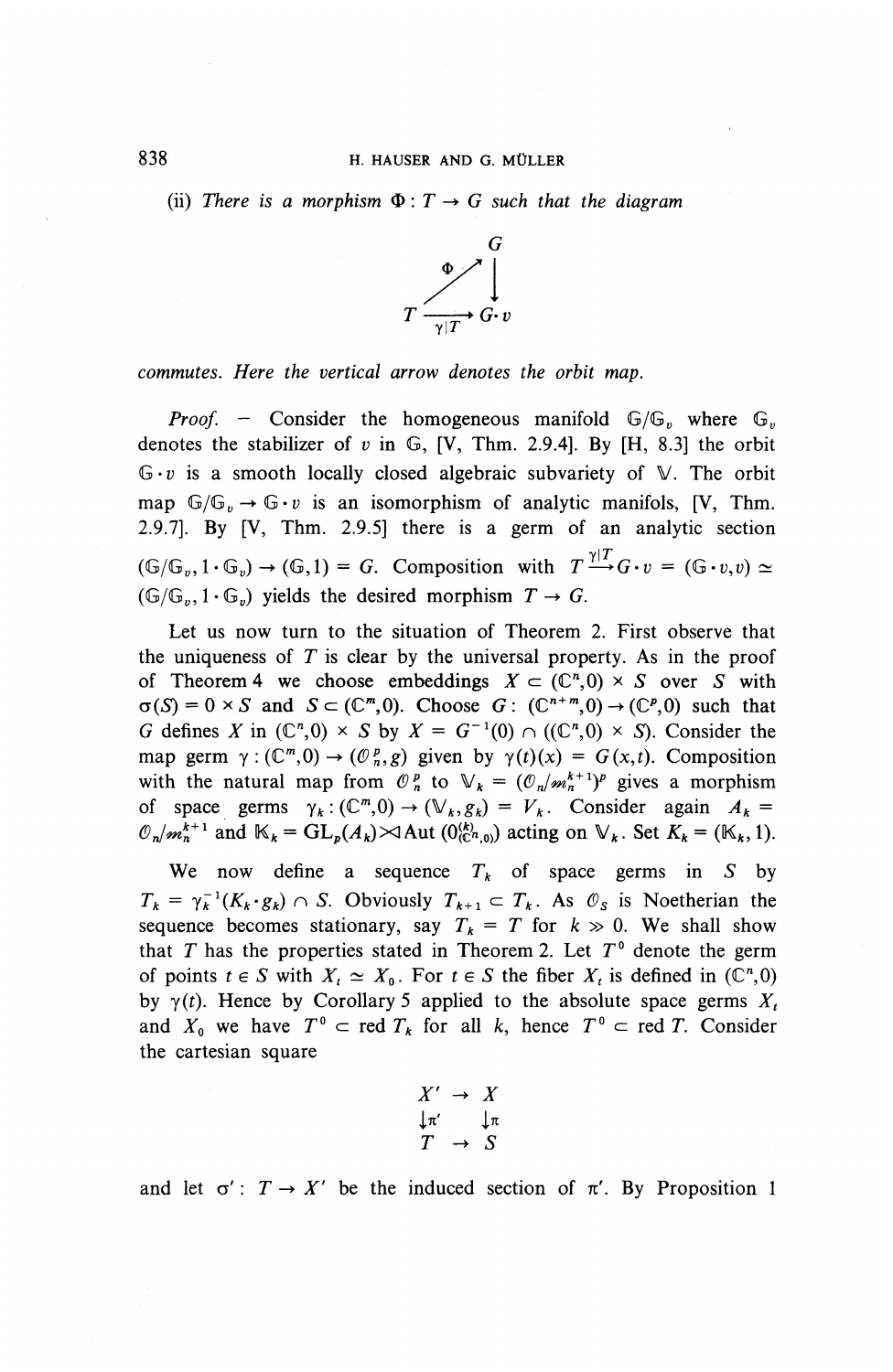#### THE TRIVIAL LOCUS OF AN ANALYTIC MAP GERM

there are morphisms  $\Phi_k: T \to K_k$  such that the diagrams



commute. Corollary 5 yields an isomorphism  $X' \simeq X_0 \times T$  over T and the sections. This implies red  $T \subset T^{\circ}$  and «if » in (ii).

To prove « only if » assume that X' and  $X_0 \times S'$  are isomorphic over S' and the sections. By Corollary 5 the morphisms  $S' \rightarrow$  $S \xrightarrow{\gamma_k} V_k$  factor through  $K_k \cdot g_k$ . Hence the base change  $S' \rightarrow S$  factors through  $T_k = \gamma_k^{-1}(K_k \cdot g_k)$ . This completes the proof of Theorem 2.

### **4. Proof of Theorem 1.**

(a) It is not possible to deduce Theorem 1 directly from Theorem 2, for, in general,  $\pi$  does not admit a section. Instead, we shall associate to  $\pi$  a morphism  $\mathscr{X} \to X$  which does admit a section, apply Theorem 2 to it and then transfer the obtained assertions back to *n.*

Choose embeddings  $X \subset (\mathbb{C}^n, 0) \times X$  over *S* and  $S \subset (\mathbb{C}^m, 0)$ . Also choose  $H: (\mathbb{C}^{n+m},0) \to (\mathbb{C}^p,0)$  such that *H* defines *X* in  $(\mathbb{C}^n,0) \times S$  by  $X = H^{-1}(0) \cap ((\mathbb{C}^n, 0) \times S)$ . For  $a = (a_1, a_2) \in X$  the fiber  $X(a)$  of  $\pi$ through *a* is defined by the morphism  $\gamma(a)$ :  $(\mathbb{C}^n,0) \to (\mathbb{C}^p,0)$  given by  $\gamma(a)(x) = H(x+a_1,a_2)$ . Consider  $G: (\mathbb{C}^n,0) \times (\mathbb{C}^{n+m},0) \to (\mathbb{C}^p,0)$ ,  $G(x,a) = H(x+a_1,a_2)$  and let  $\mathscr{X} = G^{-1}(0) \cap ((\mathbb{C}^n,0) \times X)$ . As  $0 \times X$  $\subset G^{-1}(0)$  we get a commutative diagram



In particular, the inclusion  $X \subset 0 \times X \subset \mathcal{X}$  defines a section  $\sigma : X \to \mathcal{X}$ of  $\tau$ . For  $a \in X$  let  $\mathcal{X}_a$  denote the germ in  $(0,a) = \sigma(a)$  of the fiber of  $\tau$  over a. It is defined in  $(\mathbb{C}^n,0)$  by  $\gamma(a)$ . Thus we have constructed a morphism  $\tau$  with section  $\sigma$  such that the fibers of  $\pi$  (taken as germs in points varying over whole X) are just the fibers of  $\tau$  along the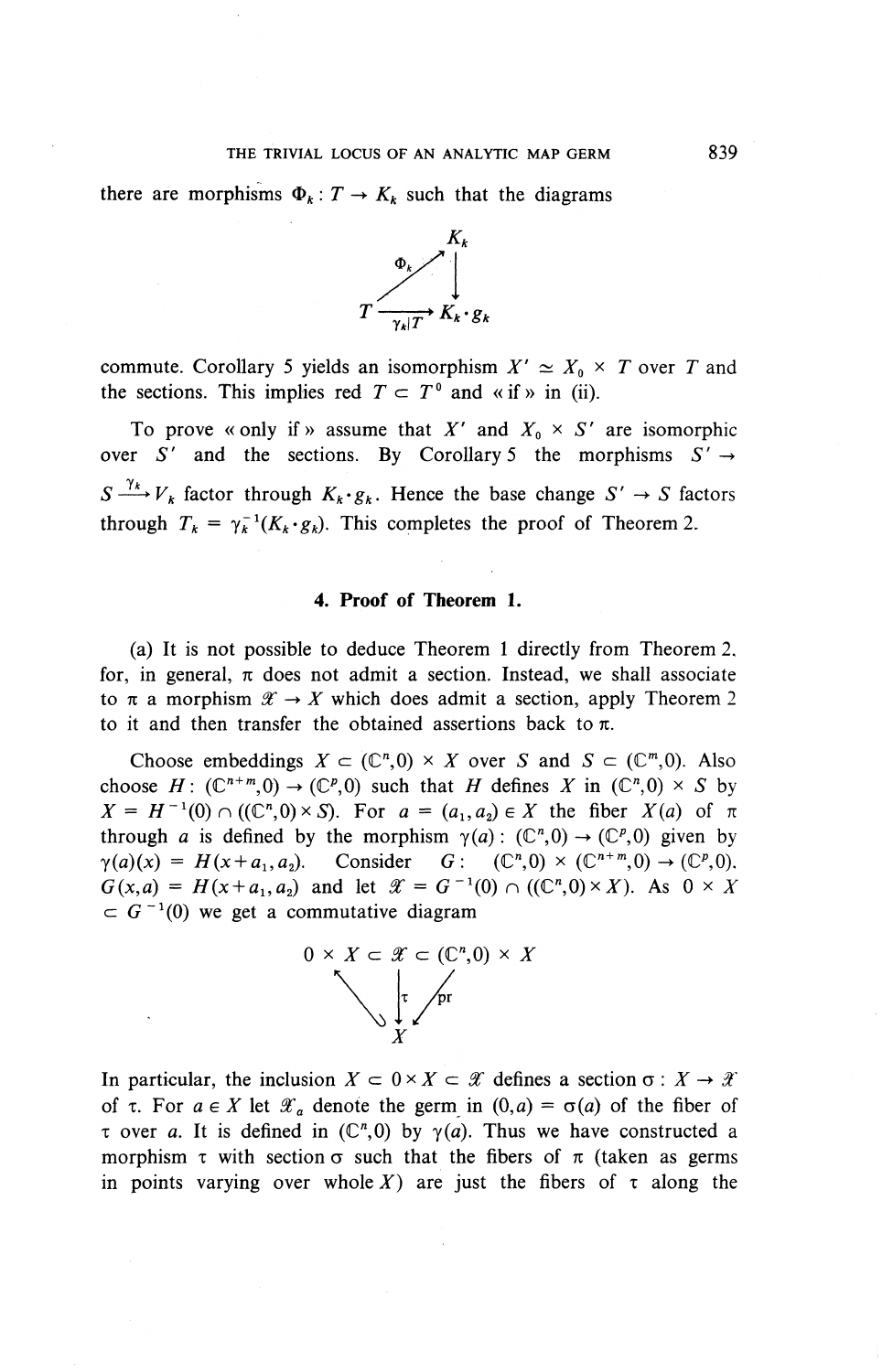section  $\sigma$ . Let  $Y \subset X$  be the trivial locus of the pair  $(\tau, \sigma)$  as described in Theorem 2. Then its reduction red *Y* satisfies part (i) of Theorem 1.

(b) We now show that there is a germ  $T \subset S$  such that  $\pi$  induces a submersion  $\pi_Y: Y \to T$ . This is the most technical part of the proof. By [Fi, 2.19] it is equivalent to say that  $T(Y/S)$  is a vector bundle over 7. Here *T(Y/S )* is the relative tangent space of *Y* over *S* considered as a linear fiber space over  $Y$ , [Fi, 1.4 and 2.7].

Look at the map germ  $\gamma$   $(\mathbb{C}^{n+m},0) \rightarrow (\mathbb{C}^p,\mathfrak{g})$ ,  $\gamma(a)(x)$  =  $G(x,a) = H(x+a_1,a_2)$ . By composition with the natural maps  $i_k$ :  $\mathbb{V} = C_n^p \rightarrow \mathbb{V}_k = (C_n/m_h^{k+1})^p$  we obtain morphisms of space germs  $\gamma_k : (\mathbb{C}^{n+m},0) \to (\mathbb{V}_k,g_k) = V_k$ . The construction of  $Y \subset X$  in the proof of Theorem 2 yields  $Y = \gamma_k^{-1} (K_k \cdot g_k) \cap X$  for  $k \gg 0$ . Here again  $K_k \cdot g_k$  denotes the germ of the orbit of  $K_k$  through  $g_k$ . Thus  $T(Y/S) = \Delta_k^{-1} \gamma_k^* T(K_k \cdot g_k)$ , where  $T(K_k \cdot g_k) \subset K_k \cdot g_k \times V_k$  is the tangent space of  $K_k \cdot g_k$ ,  $\gamma_k^*$  denotes the pull back of linear fiber spaces via the base change  $\gamma_k : Y \to K_k \cdot g_k$  and  $\Delta_k : Y \times \mathbb{C}^n \to Y \times \mathbb{V}_k$ is the homomorphism of linear fiber spaces over *Y* defined by  $\Delta_k(a,w) = (a,w\cdot \partial_{a_1}\gamma_k(a))$ . For  $w \in \mathbb{C}^n$  consider the map  $w\cdot \partial_x : \mathbb{V} \to \mathbb{V}$ . Since  $w \cdot \partial_x (m_h^{k+2}) \subset m_h^{k+1}$  it induces a commutative diagram

$$
y_{k+1} \bigcup_{\forall k+1}^{w \cdot \partial_x} \dots \bigvee_{\forall k}^{w \cdot \partial_x} y_k
$$

The equality  $\partial_{a_1}G(x,a) = \partial_xH(x + a_1,a_2) = \partial_xG(x,a)$  implies

$$
w \cdot \partial_{a_1} \gamma_k(a) = j_k(w \cdot \partial_x(\gamma(a))) = w \cdot \partial_x(\gamma_{k+1}(a)).
$$

Therefore

$$
T(Y/S) = \gamma_{k+1}^* \nabla_{k+1}^{-1} j_k^* T(K_k \cdot g_k)
$$

where we have used the base changes  $j_k: K_{k+1} \tcdot g_{k+1} \to K_k \tcdot g_k$  (induced by the natural map  $V_{k+1} \to V_k$ ) and  $\gamma_{k+1} : Y \to K_{k+1} \cdot g_{k+1}$  as well as the homomorphism of linear fiber spaces

$$
\nabla_{k+1}: K_{k+1} \cdot g_{k+1} \times \mathbb{C}^n \to K_{k+1} \cdot g_{k+1} \times \mathbb{V}_k
$$
  

$$
(\mathbf{f}_{k+1}, w) \to (f_{k+1}, w \cdot \partial_x(\mathbf{f}_{k+1})).
$$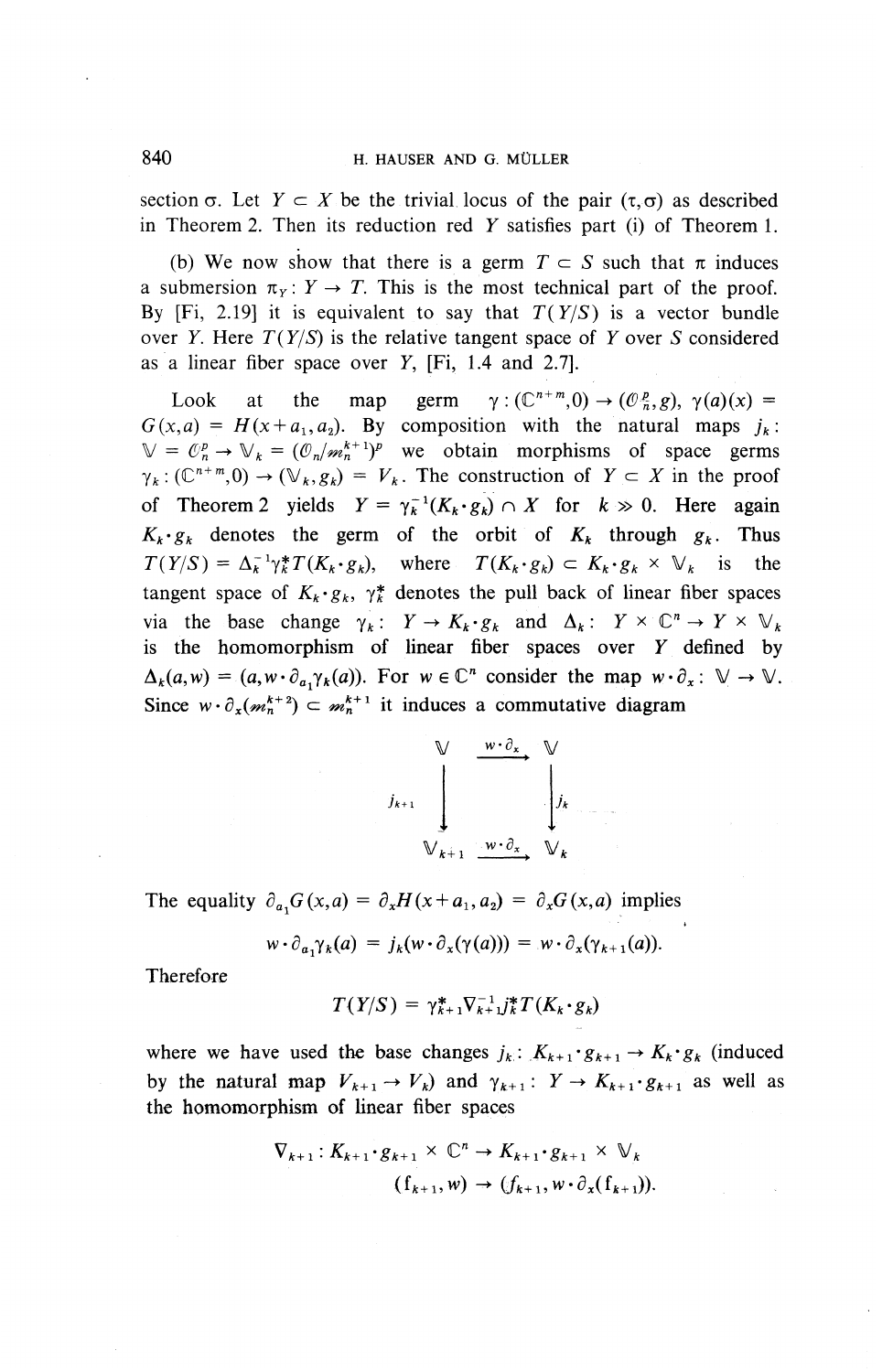Hence it will be sufficient to show that the linear fiber space

$$
L_{k+1} = \nabla_{k+1}^{-1} j_k^* T(K_k \cdot g_k)
$$

is actually a vector bundle over  $K_{k+1} \cdot g_{k+1}$ . But  $K_{k+1} \cdot g_{k+1}$  is smooth and so it is enough to show that  $L_{k+1}$  has constant fiber dimension, [Fi, Prop. 1.8]. For this purpose fix an  $f_{k+1} \in K_{k+1} \cdot g_{k+1}$ . We can write  $f_{k+1} = j_{k+1}(\Phi \cdot g)$  with  $\Phi \in \mathbb{K} = GL_p(\mathcal{O}_n) \times \text{Aut}(\mathbb{C}^n,0)$ , the contact group acting on  $\mathbb{V} = \mathcal{O}_n^p$ . A vector  $w \in \mathbb{C}^n$  is contained in the fiber of  $L_{k+1}$ over  $f_{k+1}$  if and only if

$$
j_k(w \cdot \partial_x(\Phi \cdot g)) = w \cdot \partial_x(f_{k+1}) \in T_{j_k(\Phi \cdot g)}(K_k \cdot g_k) = T_{j_k(\Phi \cdot g)}(K_k \cdot j_k(\Phi \cdot g)).
$$

By [M, Prop. 7.4] the tangent space to the  $\mathbb{K}_{k}$ -orbit equals for  $f \in \mathbb{V}$ :

$$
T_{j_k(t)}(K_k \cdot j_k(f)) = j_k[I(f) \cdot \mathcal{O}_n^p + m_n \cdot J(f)],
$$

where  $I(f)$  is the ideal of  $\mathcal{O}_n$  generated by the components of f and  $J(f) \subset \mathcal{O}_n^p$  is the  $\mathcal{O}_n$ -submodule generated by the partial derivatives of f. Thus we see that the fiber of  $L_{k+1}$  over  $f_{k+1}$  equals the vector space

$$
W(\Phi) = \{ w \in \mathbb{C}^n, w \cdot \partial_x (\Phi \cdot g) \in I(\Phi \cdot g) \cdot \mathcal{O}_n^p + m_n \cdot J(\Phi \cdot g) + m_n^{k+1} \cdot \mathcal{O}_n^p \}.
$$

Write  $\Phi = (u, \phi)$ . Chain and product rule give :  $w \in W(\Phi)$  if and only if  $w \cdot (\partial_x \phi \circ \phi^{-1})(0) \in W(\mathbb{I}_k)$ , the fiber of  $L_{k+1}$  over  $g_{k+1}$ . As  $(\partial_x \phi \circ \phi^{-1})(0)$ is an invertible matrix,  $L_{k+1}$  has constant fiber dimension. This proves (ii) of Theorem 1.

(c) Since the description of red *T* in part (i) is obvious we are left to show (iii) and (iv). We already know that  $Y(0) \simeq (\mathbb{C}^d, 0)$  where d is the fiber dimension of  $T(Y/S)$  which is the dimension of

$$
\{w \in \mathbb{C}^n, w \cdot \partial_x(g) \in I(g) \cdot \mathcal{O}_n^p + m_n \cdot J(g) + m_n^{k+1} \cdot \mathcal{O}_n^p\}
$$

for  $k \gg 0$ . Krull's Intersection Theorem gives

$$
d = \dim_{\mathbb{C}} \{ w \in \mathbb{C}^n, w \cdot \partial_x(g) \in I(g) \cdot \mathbb{O}_n^p + m_n J(g) \}.
$$

As g defines  $X(0)$  in  $(\mathbb{C}^n,0)$  there are thus d vectorfields  $\xi_1, \ldots, \xi_d$  on  $X(0)$  with  $\xi_1(0), \ldots, \xi_d(0)$  linearly independant. A theorem of Rossi [Fi, 2.12] gives  $X(0) \simeq (\mathbb{C}^d, 0) \times Z$  for some germ Z. This proves (iii).

(d) **We** finally show the universal property of the trivial locus *T* of  $\pi$ . As in part (a) of the proof consider  $\mathscr{X} \xrightarrow{\tau} X$  with section  $\sigma$  together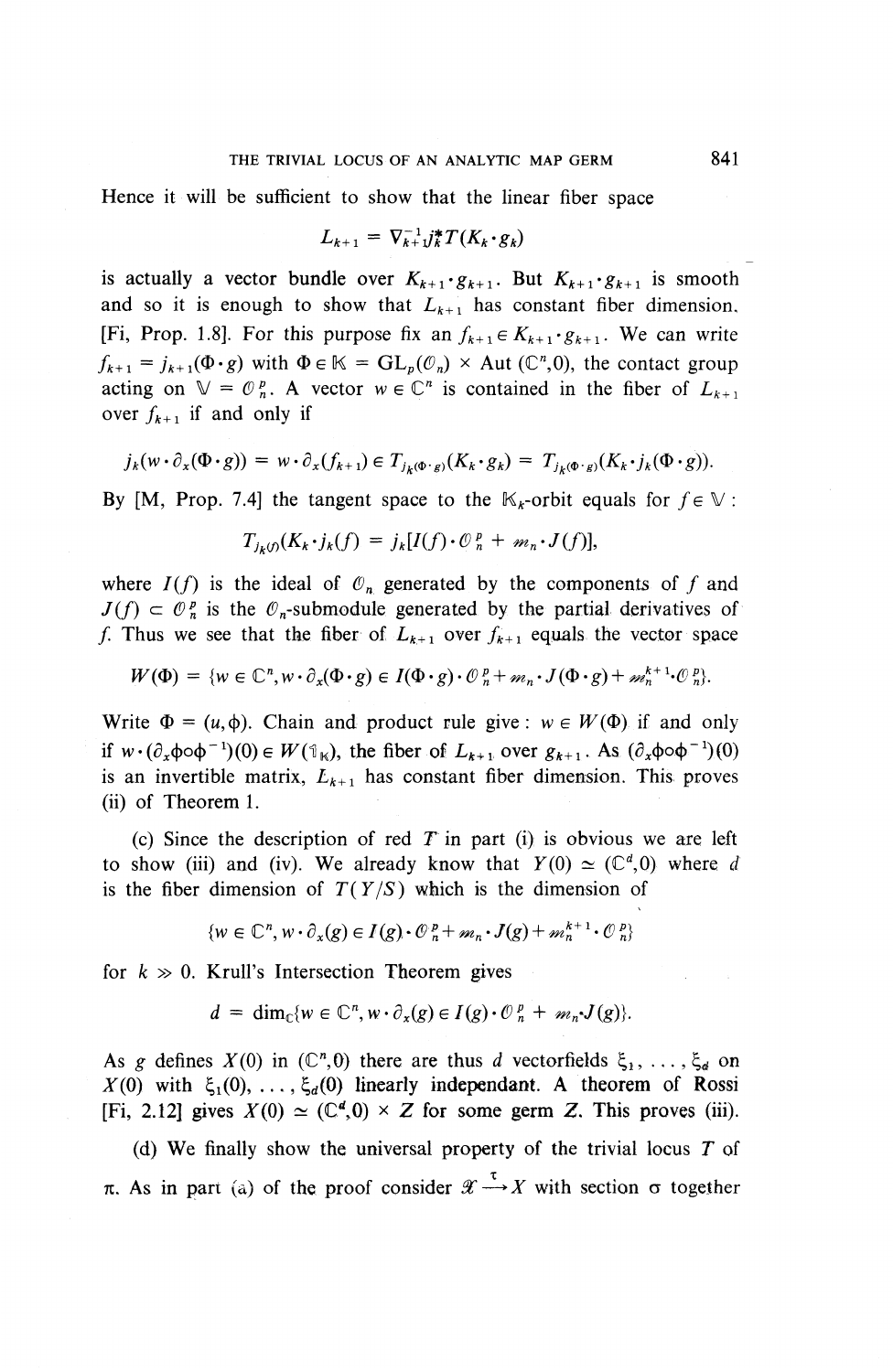with the trivial locus  $Y \subset X$  of the pair  $(\tau, \sigma)$  as given by Theorem 2. Let

$$
X' \xrightarrow{\alpha'} X
$$
  

$$
\downarrow \pi' \qquad \downarrow \pi
$$
  

$$
S' \xrightarrow{\alpha} S
$$

be a cartesian square and assume that  $\pi'$  is trivial. Choose a section  $p' : S' \to X'$  of  $\pi'$  along which  $\pi'$  is trivial. By the claim below the composition  $\alpha'p' : S' \to X$  factors through *Y*. Therefore  $\alpha = \pi \alpha'p'$ factors through  $\pi(Y) = T$ .

Conversely, consider the cartesian square

$$
X' \longrightarrow X
$$
  

$$
\downarrow \pi' \qquad \downarrow \pi
$$
  

$$
T \longrightarrow S
$$

As  $\pi_Y$ :  $Y \to T$  is a submersion there is a section  $p' : T \to X'$  which factors through  $Y \subset X'$ . The claim implies the triviality of  $\pi'$  and concludes the proof of Theorem 1.

*Claim.* - Let  $\pi$ :  $X \to S$ ,  $\tau : \mathcal{X} \to X$ ,  $\sigma$  and *Y* be as before. For any cartesian square

$$
X' \xrightarrow{\alpha'} X
$$
  

$$
\downarrow \pi' \qquad \downarrow \pi
$$
  

$$
S' \xrightarrow{\alpha} S
$$

with section  $p': S' \to X'$  of  $\pi', \pi'$  is trivial along p' if and only if  $\alpha' \rho' : S' \to X$  factors through Y.

*Proof.* – One checks that the square

$$
\begin{array}{rcl}\n\mathscr{X} & \xrightarrow{\kappa} & X \\
\downarrow^{\tau} & & \downarrow^{\pi} \\
X & \xrightarrow{\pi} & S\n\end{array}
$$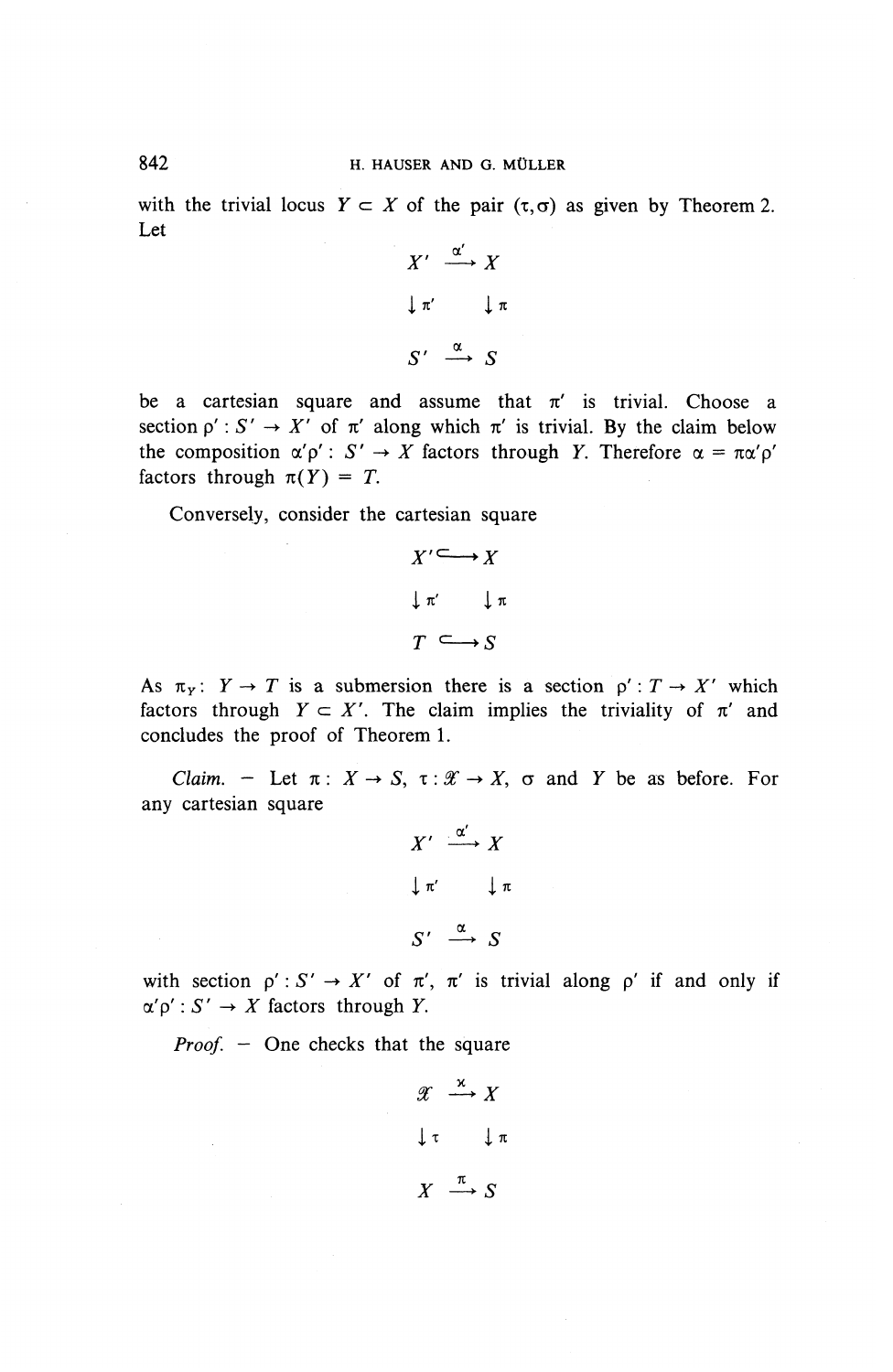with  $x(x,a) = (x+a_1,a_2)$  is cartesian (notation as in (a)). Combining with the cartesian square

> $\alpha' \stackrel{\beta}{\longrightarrow} \alpha'$  $\downarrow$   $\tau'$   $\downarrow$   $\tau$  $S' \xrightarrow{\alpha' \rho'} X$

induced from the base change  $\alpha' \rho'$  gives a cartesian square

$$
\mathscr{X}' \xrightarrow{\alpha \beta} X
$$
  

$$
\downarrow \tau' \qquad \downarrow \pi
$$
  

$$
S' \xrightarrow{\pi \alpha' \rho'} S.
$$

Since  $\pi\alpha'p' = \alpha$  the uniqueness of the fiber product allows to assume that  $\mathscr{X}' = X'$ ,  $\tau' = \pi'$  and  $\kappa \beta = \alpha'$ . As  $\rho' : S' \to X'$  is the section of  $\pi'$  induced from  $\sigma$ , Theorem 2 applies to the cartesian square

$$
X' \xrightarrow{\beta} \mathcal{X}
$$
  

$$
\downarrow \pi' \qquad \downarrow \tau
$$
  

$$
S' \xrightarrow{\alpha' \rho'} X
$$

proving the claim and (iv) of Theorem 1.

#### BIBLIOGRAPHY

- [A] M. ARTIN, Algebraic approximation of structures over complete local rings, Publ. Math. IHES, 36 (1969), 23-5^.
- [D] I. F. DONIN, Complete families of deformations of germs of complex spaces, Math. USSR-Sbornik, 18 (1972), 397-406.
- [E] R. EPHRAIM, Isosingular loci and the cartesian product structure of complex analytic singularities, Trans. Am. Math. Soc., 241 (1978), 357- 371.
- [Fi] G. FISCHER, Complex analytic geometry, Springer Lect. Notes, 538, 1976.